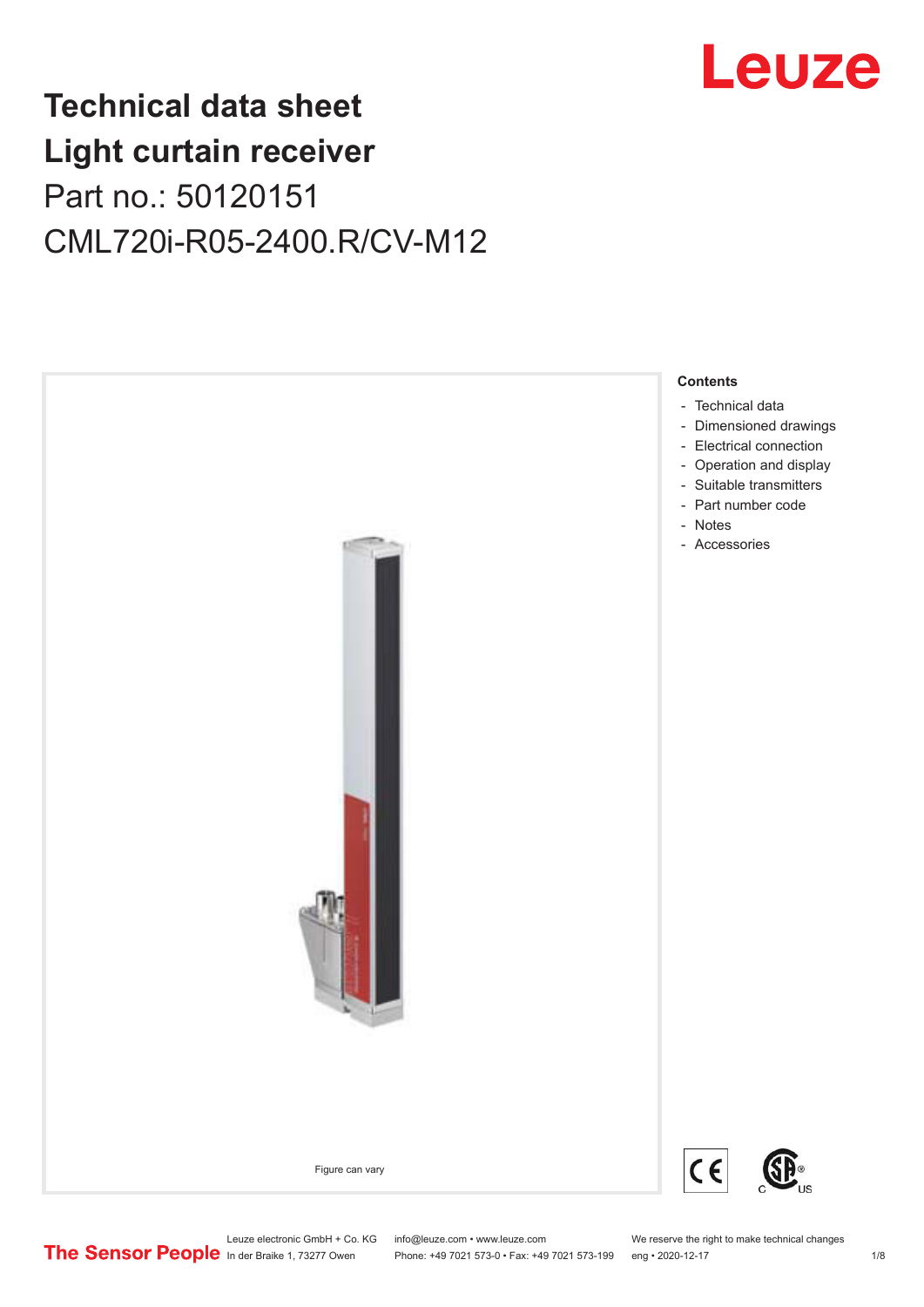## <span id="page-1-0"></span>**Technical data**

#### **Basic data**

| <b>Series</b>                                  | 720                                                                                                        |
|------------------------------------------------|------------------------------------------------------------------------------------------------------------|
| <b>Operating principle</b>                     | Throughbeam principle                                                                                      |
| Device type                                    | Receiver                                                                                                   |
| <b>Contains</b>                                | Accessories for the use of the BT-2R1                                                                      |
| <b>Application</b>                             | Object measurement                                                                                         |
| <b>Special version</b>                         |                                                                                                            |
| <b>Special version</b>                         | Crossed-beam scanning                                                                                      |
|                                                | Diagonal-beam scanning                                                                                     |
|                                                | Parallel-beam scanning                                                                                     |
|                                                |                                                                                                            |
| <b>Optical data</b>                            |                                                                                                            |
| <b>Operating range</b>                         | Guaranteed operating range                                                                                 |
| <b>Operating range</b>                         | $0.13.5$ m                                                                                                 |
| <b>Operating range limit</b>                   | Typical operating range                                                                                    |
| <b>Operating range limit</b>                   | 0.14.5m                                                                                                    |
| <b>Measurement field length</b>                | 2,400 mm                                                                                                   |
| <b>Number of beams</b>                         | 480 Piece(s)                                                                                               |
| Beam spacing                                   | $5 \text{ mm}$                                                                                             |
|                                                |                                                                                                            |
| <b>Measurement data</b>                        |                                                                                                            |
| Minimum object diameter                        | 10 mm                                                                                                      |
|                                                |                                                                                                            |
| <b>Electrical data</b>                         |                                                                                                            |
| <b>Protective circuit</b>                      | Polarity reversal protection                                                                               |
|                                                | Short circuit protected                                                                                    |
|                                                | Transient protection                                                                                       |
|                                                |                                                                                                            |
| Performance data                               |                                                                                                            |
| Supply voltage U <sub>B</sub>                  | 18  30 V, DC                                                                                               |
| <b>Residual ripple</b>                         | 0  15 %, From $U_B$                                                                                        |
| <b>Open-circuit current</b>                    | 0 435 mA, The specified values refer<br>to the entire package consisting of trans-<br>mitter and receiver. |
|                                                |                                                                                                            |
| Outputs                                        |                                                                                                            |
| <b>Number of analog outputs</b>                | 2 Piece(s)                                                                                                 |
| <b>Analog outputs</b>                          |                                                                                                            |
| Current                                        | 24 mA<br>$0$                                                                                               |
| Voltage                                        | 011V                                                                                                       |
|                                                |                                                                                                            |
| Analog output 1                                |                                                                                                            |
| Type                                           | Voltage                                                                                                    |
|                                                |                                                                                                            |
| <b>Analog output 2</b><br>Type                 | Current                                                                                                    |
|                                                |                                                                                                            |
| Inputs/outputs selectable                      |                                                                                                            |
| Output current, max.                           | 100 mA                                                                                                     |
| Input resistance                               | $6,000 \Omega$                                                                                             |
| Number of inputs/outputs selectable 2 Piece(s) |                                                                                                            |
| Type                                           | Inputs/outputs selectable                                                                                  |
| Voltage type, outputs                          | DC                                                                                                         |
| Switching voltage, outputs                     | Typ. $U_R / 0 V$                                                                                           |
| Voltage type, inputs                           | DC                                                                                                         |
| Switching voltage, inputs                      | high: ≥6V                                                                                                  |
|                                                | $low: 4V$                                                                                                  |
|                                                |                                                                                                            |

| Input/output 1<br>Activation/disable delay | 1 <sub>ms</sub>                      |
|--------------------------------------------|--------------------------------------|
|                                            |                                      |
| <b>Timing</b>                              |                                      |
| <b>Readiness delay</b>                     | 450 ms                               |
| <b>Cycle time</b>                          | 14.8 ms                              |
| Response time per beam                     | $30 \mu s$                           |
| <b>Service interface</b>                   |                                      |
| Type                                       | IO-Link                              |
| <b>IO-Link</b>                             |                                      |
| <b>Function</b>                            | Configuration via software           |
|                                            | Service                              |
| <b>Connection</b>                          |                                      |
| <b>Number of connections</b>               | 2 Piece(s)                           |
| Plug outlet                                | Rear side                            |
|                                            |                                      |
| <b>Connection 1</b><br><b>Function</b>     |                                      |
|                                            | Configuration interface<br>Signal IN |
|                                            | Signal OUT                           |
|                                            | Voltage supply                       |
| <b>Type of connection</b>                  | Connector                            |
| <b>Thread size</b>                         | M12                                  |
| <b>Type</b>                                | Male                                 |
| <b>Material</b>                            | Metal                                |
| No. of pins                                | 8-pin                                |
| Encoding                                   | A-coded                              |
|                                            |                                      |
| <b>Connection 2</b>                        |                                      |
| <b>Function</b>                            | Connection to transmitter            |
| <b>Type of connection</b>                  | Connector                            |
| <b>Thread size</b>                         | M12<br>Female                        |
| Type<br><b>Material</b>                    | Metal                                |
| No. of pins                                | 5-pin                                |
| Encoding                                   | A-coded                              |
|                                            |                                      |
| <b>Mechanical data</b>                     |                                      |
| Design                                     | Cubic                                |
| Dimension (W x H x L)                      | 29 mm x 35.4 mm x 2,423 mm           |
| <b>Housing material</b>                    | Metal                                |
| <b>Metal housing</b>                       | Aluminum                             |
| Lens cover material                        | Plastic                              |
| Net weight                                 | $2,500$ g<br>Silver                  |
| <b>Housing color</b><br>Type of fastening  | Groove mounting                      |
|                                            | Via optional mounting device         |
|                                            |                                      |
| <b>Operation and display</b>               |                                      |
| Type of display                            | <b>LED</b>                           |
|                                            | OLED display                         |
| <b>Number of LEDs</b>                      | 2 Piece(s)                           |
| Type of configuration                      | Software                             |
|                                            | Teach-in                             |

Leuze

Leuze electronic GmbH + Co. KG info@leuze.com • www.leuze.com We reserve the right to make technical changes

ln der Braike 1, 73277 Owen Phone: +49 7021 573-0 • Fax: +49 7021 573-199 eng • 2020-12-17 2/8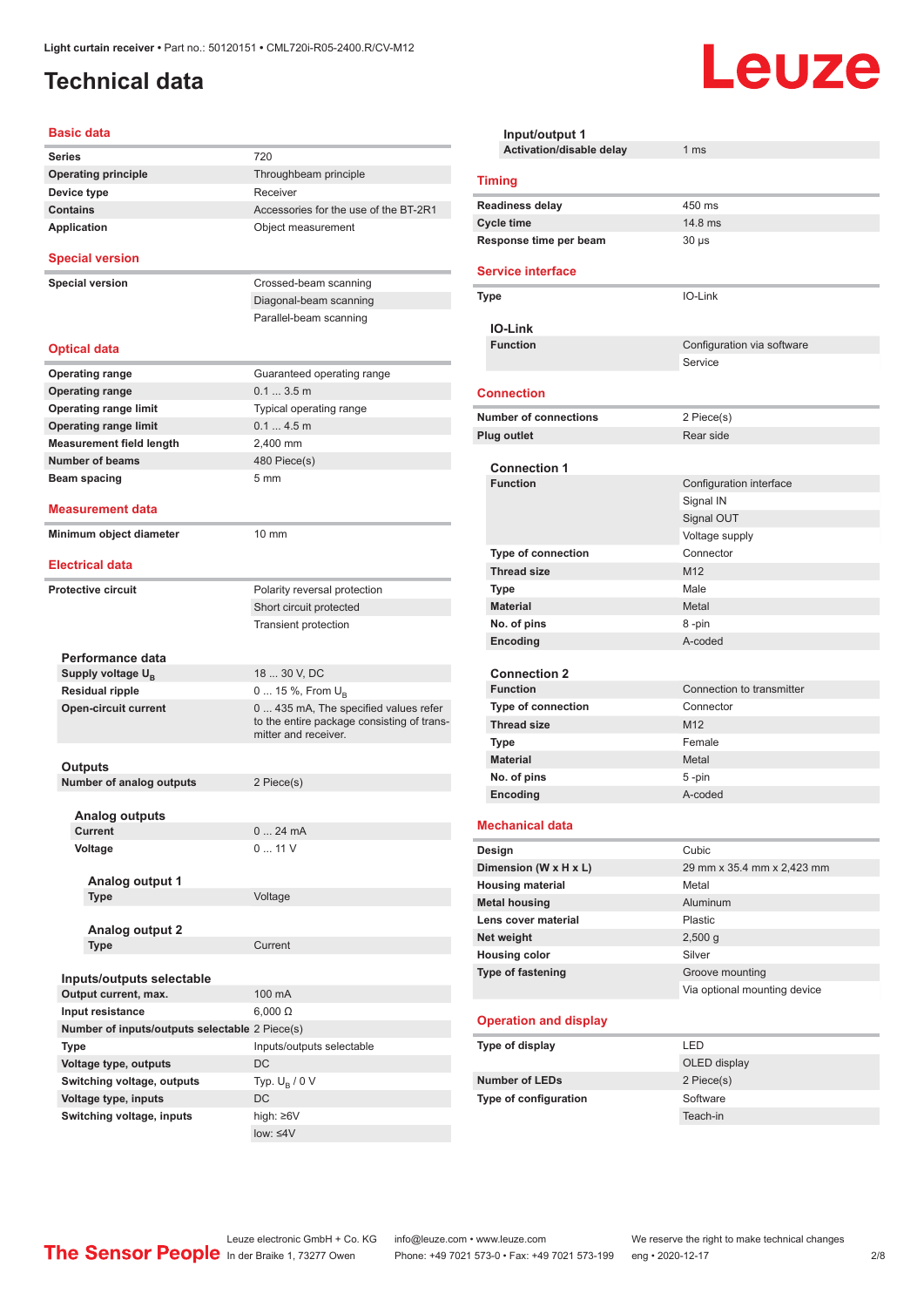## **Technical data**

# Leuze

#### **Environmental data**

| Ambient temperature, operation | $-30$ 60 °C |  |
|--------------------------------|-------------|--|
| Ambient temperature, storage   | $-40$ 70 °C |  |
| <b>Certifications</b>          |             |  |
|                                |             |  |
| Degree of protection           | IP 65       |  |
| <b>Protection class</b>        | Ш           |  |
| <b>Certifications</b>          | c CSA US    |  |

#### **Classification**

| <b>Customs tariff number</b> | 90314990 |
|------------------------------|----------|
| eCl@ss 5.1.4                 | 27270910 |
| eCl@ss 8.0                   | 27270910 |
| eCl@ss 9.0                   | 27270910 |
| eCl@ss 10.0                  | 27270910 |
| eCl@ss 11.0                  | 27270910 |
| <b>ETIM 5.0</b>              | EC002549 |
| <b>ETIM 6.0</b>              | EC002549 |
| <b>ETIM 7.0</b>              | EC002549 |
|                              |          |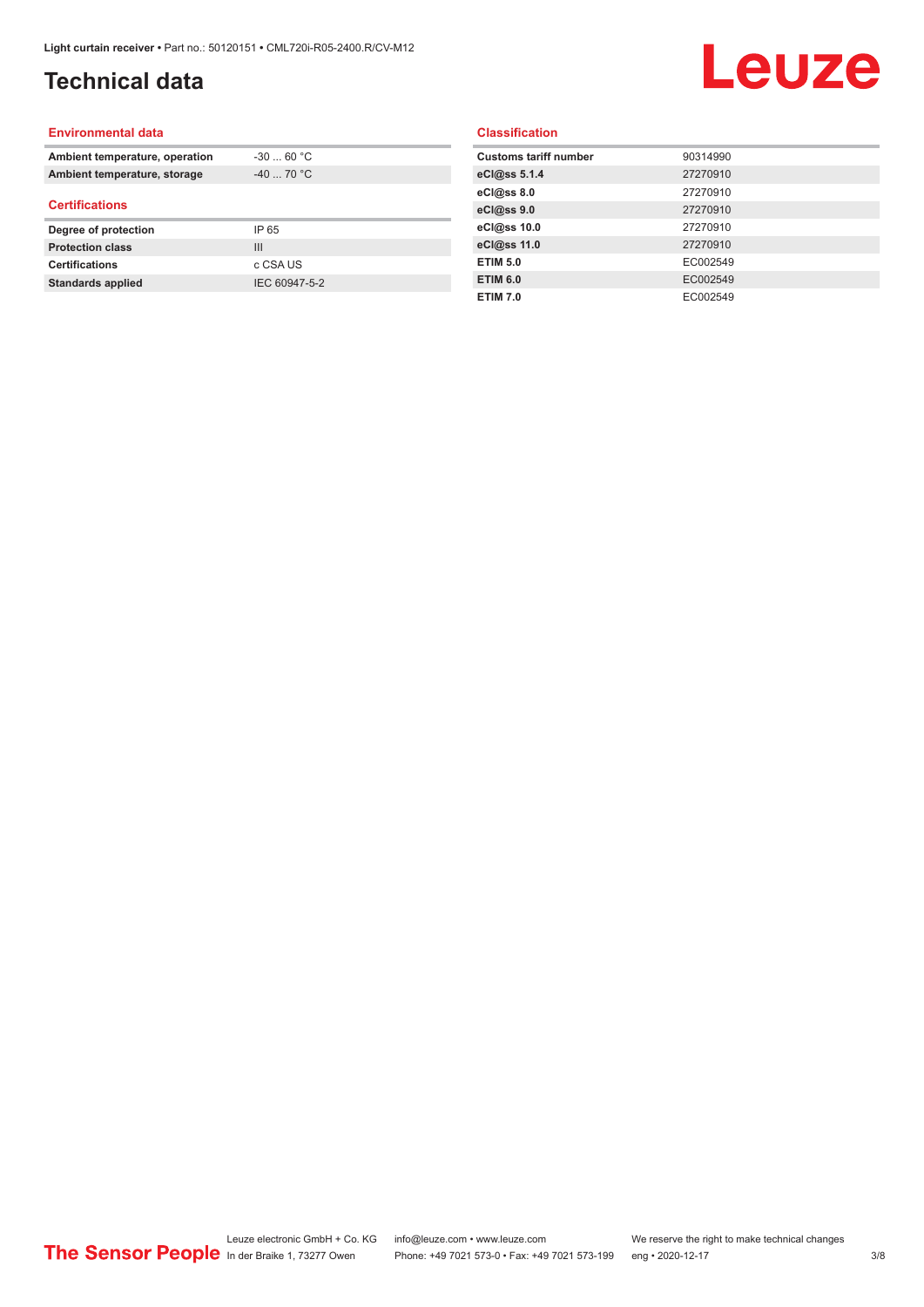### <span id="page-3-0"></span>**Dimensioned drawings**

All dimensions in millimeters



A Beam spacing 5 mm

G Fastening groove

- B Measurement field length 2400 mm
- F M6 thread
- R Receiver
	- Y 2.5 mm

T Transmitter

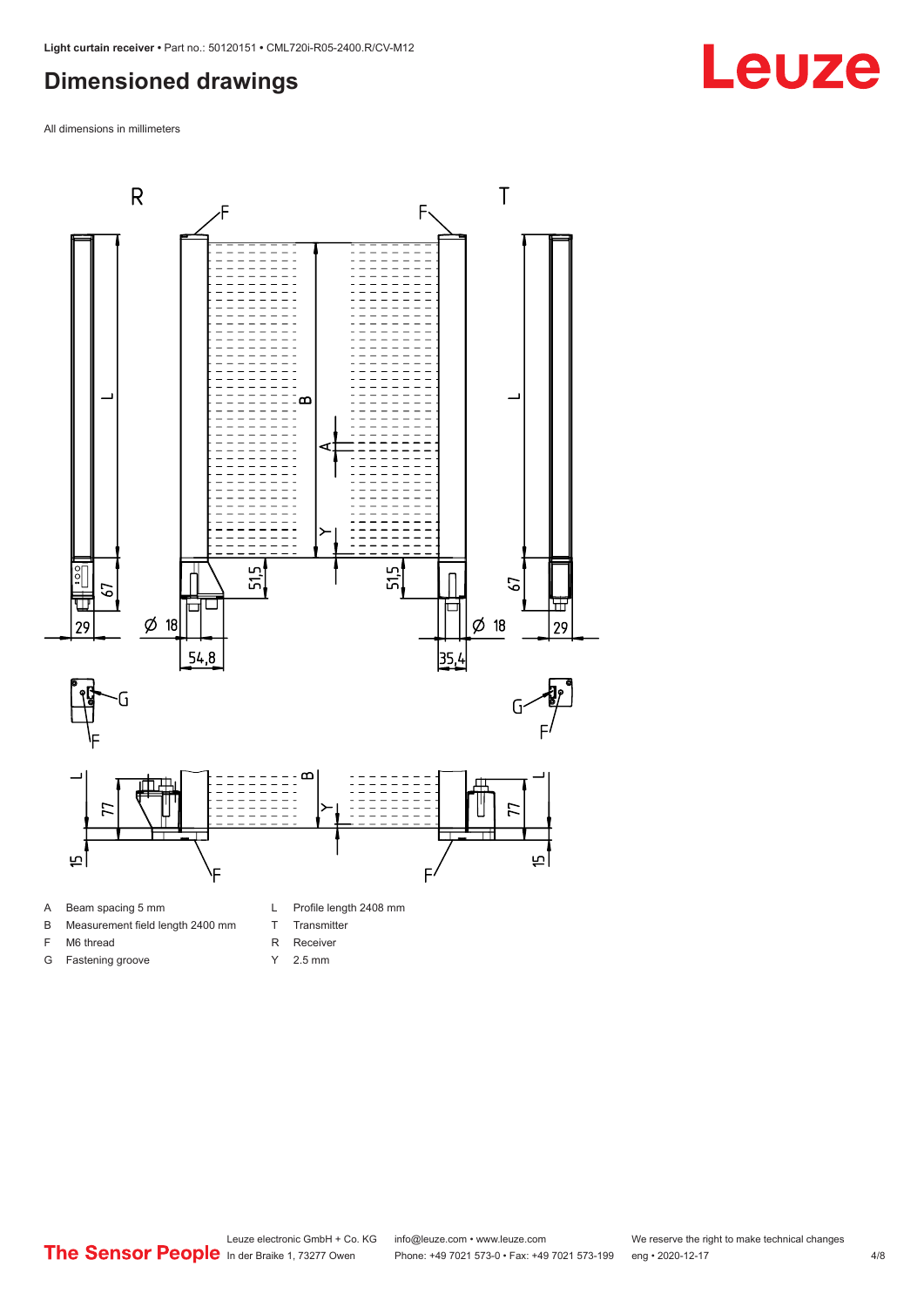### <span id="page-4-0"></span>**Dimensioned drawings**





A PWR / SW IN / OUT

## **Electrical connection**

**Connection 1**

| <b>Function</b>    | Configuration interface |
|--------------------|-------------------------|
|                    | Signal IN               |
|                    | Signal OUT              |
|                    | Voltage supply          |
| Type of connection | Connector               |
| <b>Thread size</b> | M12                     |
| <b>Type</b>        | Male                    |
| <b>Material</b>    | Metal                   |
| No. of pins        | 8-pin                   |
| Encoding           | A-coded                 |

#### **Pin Pin assignment**

| 1              | $V +$            |
|----------------|------------------|
| $\overline{2}$ | I/O <sub>1</sub> |
| 3              | GND              |
| $\overline{4}$ | IO-Link          |
| 5              | I/O <sub>2</sub> |
| 6              | OUT V            |
| $\overline{7}$ | OUT mA           |
| 8              | <b>AGND</b>      |
|                |                  |



#### **Connection 2**

| <b>Function</b>    | Connection to transmitter |
|--------------------|---------------------------|
| Type of connection | Connector                 |
| <b>Thread size</b> | M <sub>12</sub>           |
| <b>Type</b>        | Female                    |
| <b>Material</b>    | Metal                     |
| No. of pins        | $5$ -pin                  |
| Encoding           | A-coded                   |

#### **Pin Pin assignment**

|                | <b>FE/SHIELD</b> |
|----------------|------------------|
| $\overline{2}$ | V+               |
| 3              | <b>GND</b>       |
| 4              | RS 485 Tx+       |
| 5              | RS 485 Tx-       |

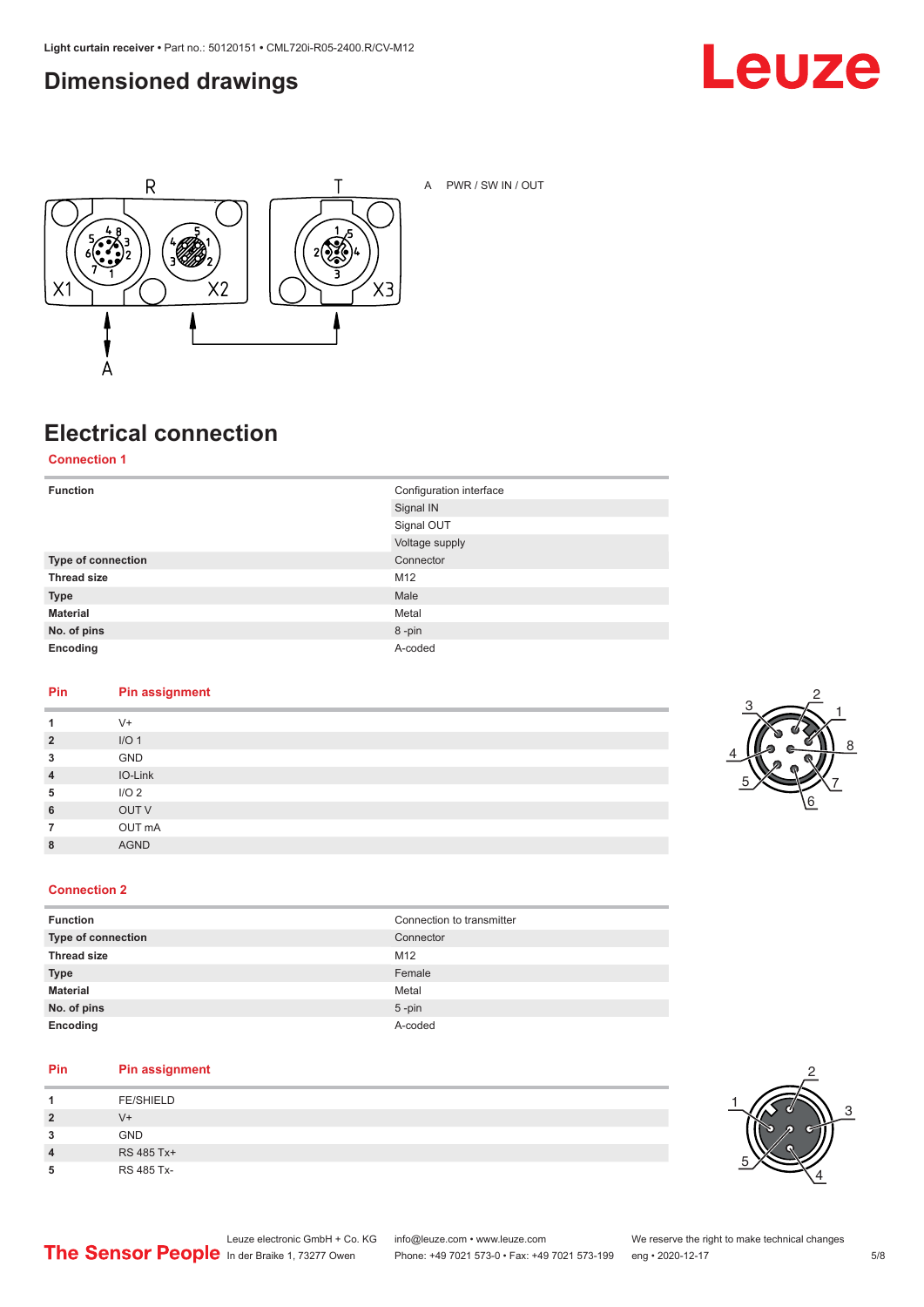## <span id="page-5-0"></span>**Operation and display**

| <b>LED</b>     | <b>Display</b>           | <b>Meaning</b>                         |
|----------------|--------------------------|----------------------------------------|
|                | Green, continuous light  | Operational readiness                  |
|                | Green, flashing          | Teach / error                          |
| $\overline{2}$ | Yellow, continuous light | Light path free, with function reserve |
|                | Yellow, flashing         | No function reserve                    |
|                | Off                      | Object detected                        |

#### **Suitable transmitters**

| Part no. | <b>Designation</b>         | <b>Article</b>               | <b>Description</b>                                                          |
|----------|----------------------------|------------------------------|-----------------------------------------------------------------------------|
| 50119478 | CML720i-T05-<br>2400.R-M12 | Light curtain<br>transmitter | Operating range: 0.1  3.5 m<br>Connection: Connector, M12, Rear side, 5-pin |

#### **Part number code**

Part designation: **CML7XXi-YZZ-AAAA.BCCCDDD-EEEFFF**

| <b>CML</b>           | <b>Operating principle</b><br>Measuring light curtain                                                                                     |
|----------------------|-------------------------------------------------------------------------------------------------------------------------------------------|
| 7XXi                 | <b>Series</b><br>720i: 720i series<br>730i: 730i series                                                                                   |
| Y                    | Device type<br>T: transmitter<br>R: receiver                                                                                              |
| <b>ZZ</b>            | <b>Beam spacing</b><br>05:5 mm<br>10:10 mm<br>20:20 mm<br>40:40 mm                                                                        |
| <b>AAAA</b>          | Measurement field length [mm], dependent on beam spacing                                                                                  |
| в                    | Equipment<br>A: connector outlet, axial<br>R: rear connector outlet                                                                       |
| CCC                  | Interface<br>L: IO-Link<br>/CN: CANopen<br>/PB: PROFIBUS<br>/PN: PROFINET<br>/CV: Analog current and voltage output<br>/D3: RS 485 Modbus |
| <b>DDD</b>           | <b>Special equipment</b><br>-PS: Power Setting                                                                                            |
| <b>EEE</b>           | <b>Electrical connection</b><br>M12: M12 connector                                                                                        |
| <b>FFF</b>           | -EX: Explosion protection                                                                                                                 |
| <b>Note</b>          |                                                                                                                                           |
|                      |                                                                                                                                           |
| $\ddot{\phantom{a}}$ | $\&$ A list with all available device types can be found on the Leuze website at www.leuze.com.                                           |

Leuze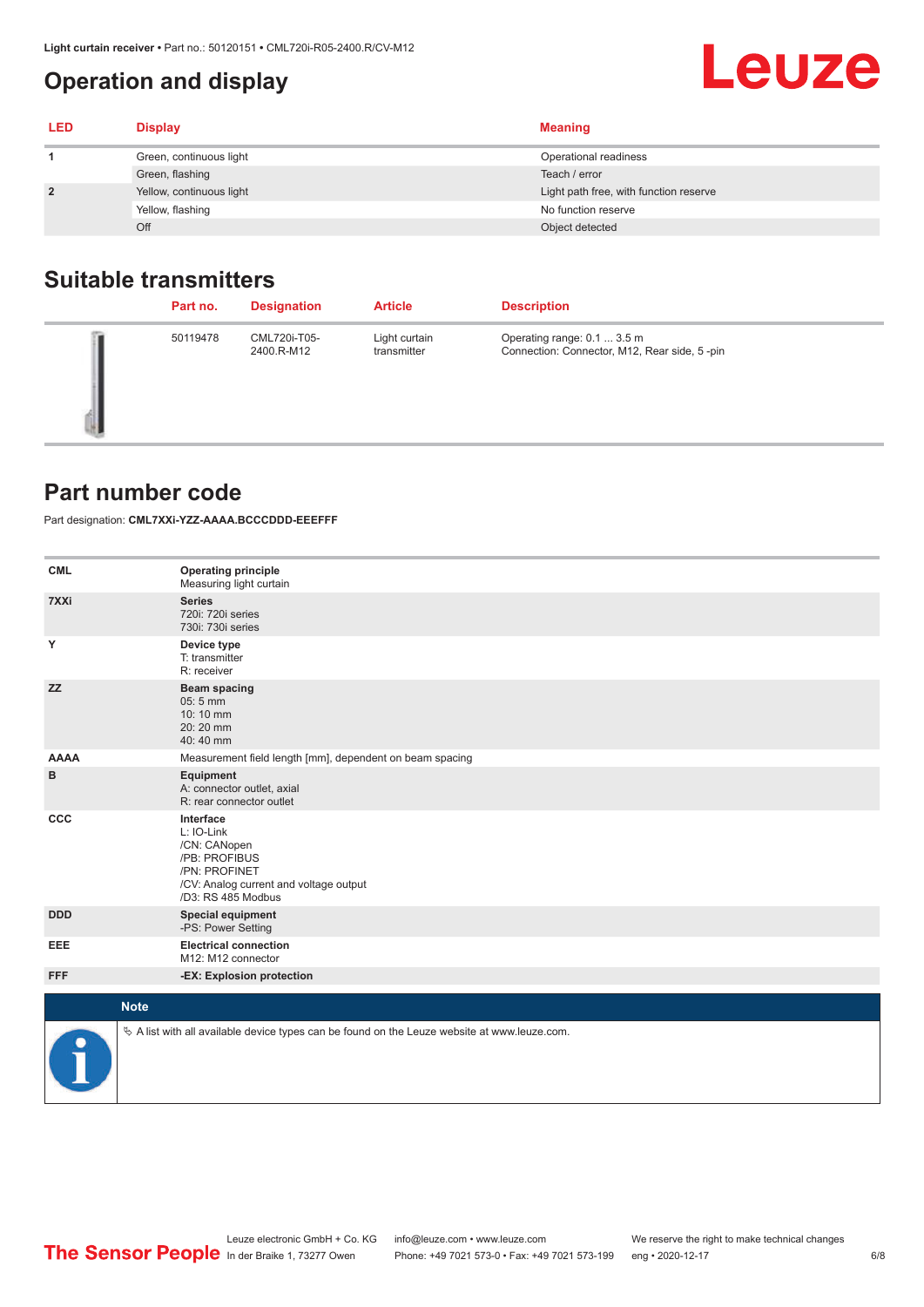#### <span id="page-6-0"></span>**Notes**



#### **Observe intended use!**

 $\%$  This product is not a safety sensor and is not intended as personnel protection.

 $\%$  The product may only be put into operation by competent persons.

 $\%$  Only use the product in accordance with its intended use.

| <b>For UL applications:</b>                                                                                                                                                       |
|-----------------------------------------------------------------------------------------------------------------------------------------------------------------------------------|
| $\%$ For UL applications, use is only permitted in Class 2 circuits in accordance with the NEC (National Electric Code).                                                          |
| V These proximity switches shall be used with UL Listed Cable assemblies rated 30V, 0.5A min, in the field installation, or equivalent (categories: CYJV/<br>CYJV7 or PVVA/PVVA7) |

#### **Accessories**

#### Connection technology - Connection cables

|   | Part no. | <b>Designation</b> | <b>Article</b>   | <b>Description</b>                                                                                                                                          |
|---|----------|--------------------|------------------|-------------------------------------------------------------------------------------------------------------------------------------------------------------|
| § | 50135128 | KD S-M12-8A-P1-050 | Connection cable | Connection 1: Connector, M12, Axial, Female, A-coded, 8-pin<br>Connection 2: Open end<br>Shielded: Yes<br>Cable length: 5,000 mm<br>Sheathing material: PUR |

#### Connection technology - Interconnection cables

|   |                   | Part no. | <b>Designation</b>                     | <b>Article</b>        | <b>Description</b>                                                                                                                                                                                                                                    |
|---|-------------------|----------|----------------------------------------|-----------------------|-------------------------------------------------------------------------------------------------------------------------------------------------------------------------------------------------------------------------------------------------------|
| e | $(\cdot$ : :<br>Þ | 50129781 | <b>KDS DN-M12-5A-</b><br>M12-5A-P3-050 | Interconnection cable | Suitable for interface: IO-Link, DeviceNet, CANopen<br>Connection 1: Connector, M12, Axial, Female, A-coded, 5-pin<br>Connection 2: Connector, M12, Axial, Male, A-coded, 5-pin<br>Shielded: Yes<br>Cable length: 5,000 mm<br>Sheathing material: PUR |

#### Mounting technology - Mounting brackets

|                                               | Part no. | <b>Designation</b> | <b>Article</b>      | <b>Description</b>                                                                                                                                                                                                        |
|-----------------------------------------------|----------|--------------------|---------------------|---------------------------------------------------------------------------------------------------------------------------------------------------------------------------------------------------------------------------|
| $\frac{1}{2}$ , $\frac{1}{2}$ , $\frac{1}{2}$ | 50142900 | BT 700M.5-2SET     | Mounting device set | Design of mounting device: Bracket mounting<br>Fastening, at system: Through-hole mounting, T slotted hole<br>Mounting bracket, at device: Screw type, Sliding block<br>Type of mounting device: Rigid<br>Material: Steel |

Leuze